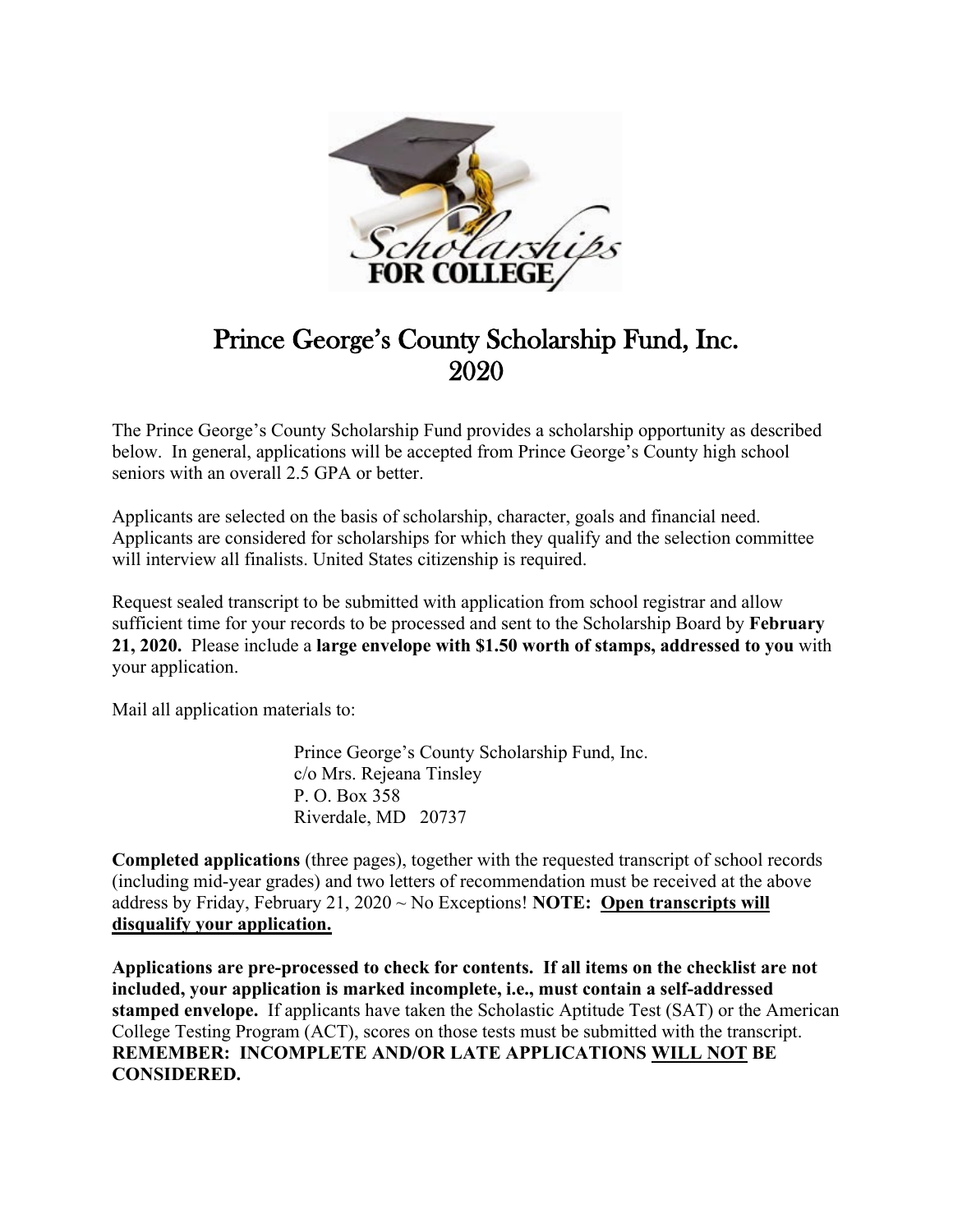## **CHECKLIST (IMPORTANT)**

**\_\_\_\_ Application form (three pages) including transcripts and mid-year grades \_\_\_\_ SAT/ACT/Assessment Test scores \_\_\_\_ Minimum two letters of recommendation \_\_\_\_ \$1.50 worth of stamps on large envelope, self-addressed (APPLICANT MUST PROVIDE THIS)**

# **Available scholarships:**

### **I. Fraternal Order of Police Lodge 89 Scholarship (Active or Retired Members)**

The Fraternal Order of Police Scholarships in the amount of \$500 will be awarded to a student who is the child of an active or retired Prince George's County police officer. Applications must include officer's name and badge number.

#### **II. Other available scholarships for students meeting the following criteria:**

A. Ten Kay Apartment Communities Scholarships in the amount of \$1,000 each. Preference will be awarded to students graduating from high schools in Prince George's County in the Iverson Mall's trading area. Scholarships are based on academic proficiency and good citizenship.

B. Two (2) Memorial Scholarships of the Prince George's Public School Retirees Association in the amount of \$1,000 will be awarded to students entering the teaching profession. All applicants must be (a) a high school senior or graduate from a Prince George's County public high school; (b) a higher education student majoring in education; (c) have at least a 3.0 GPA; (d) submit two letters of recommendation, one from a faculty member; and (e) submit a **one-page essay** explaining your intended contribution to the teaching profession.

C. Four (4) Fraternal Order of Police Scholarships in the amount of \$500 will be awarded to a student who is the child of an active or retired Prince George's County police officer. Applications must include officer's name and badge number.

D. The Annabelle E. Ferguson Scholarship in the amount of \$500 will be awarded to a student who has resided in the County for at least two years and shows evidence of leadership and involvement in school programs, activities and organizations. Applicants must have a 3.0 GPA and two letters of recommendation. Preference will be given to students from Bowie, Duval, Fairmont Heights, Forestville, Largo and Suitland High Schools.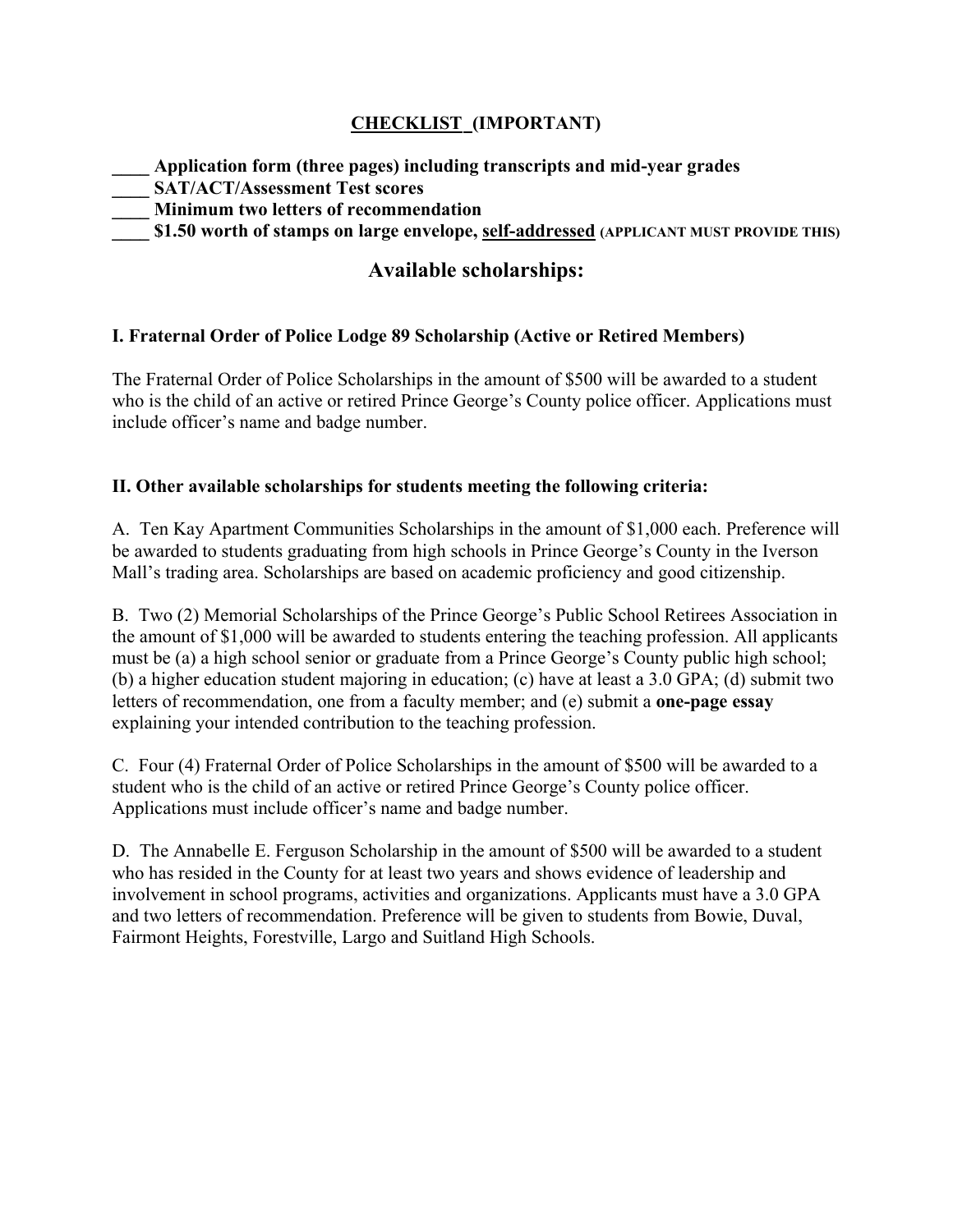## **PRINCE GEORGE'S COUNTY SCHOLARSHIP FUND, INC.**

# **2020 Scholarship Application Page 1 of 3**

The Scholarship Fund Board will consider all information on this application confidential. Please answer all questions.

| Name                                                    |                                                                                                                                                                                                                                                                                   |                         |  |
|---------------------------------------------------------|-----------------------------------------------------------------------------------------------------------------------------------------------------------------------------------------------------------------------------------------------------------------------------------|-------------------------|--|
| (Last)                                                  | (First)                                                                                                                                                                                                                                                                           | (M.I.)                  |  |
| Address<br>(Street)                                     |                                                                                                                                                                                                                                                                                   |                         |  |
| (City)                                                  |                                                                                                                                                                                                                                                                                   | (Zip Code)              |  |
|                                                         |                                                                                                                                                                                                                                                                                   |                         |  |
|                                                         |                                                                                                                                                                                                                                                                                   |                         |  |
|                                                         |                                                                                                                                                                                                                                                                                   |                         |  |
| Date of Birth School Now Attending School Now Attending |                                                                                                                                                                                                                                                                                   |                         |  |
|                                                         |                                                                                                                                                                                                                                                                                   |                         |  |
|                                                         |                                                                                                                                                                                                                                                                                   |                         |  |
|                                                         |                                                                                                                                                                                                                                                                                   | Have you been accepted  |  |
|                                                         | In order to allow your school to make available a transcript of your school record and SAT,<br>ACT scores or assessment tests results, please sign your name in the space provided. If<br>you are under 18, please have a parent sign the authorizing release of your transcript. |                         |  |
| (Student's signature)                                   | (Date)                                                                                                                                                                                                                                                                            |                         |  |
| (Parent's signature)                                    |                                                                                                                                                                                                                                                                                   | (Parent Contact Number) |  |
| Officer's Police Identification Number:                 |                                                                                                                                                                                                                                                                                   |                         |  |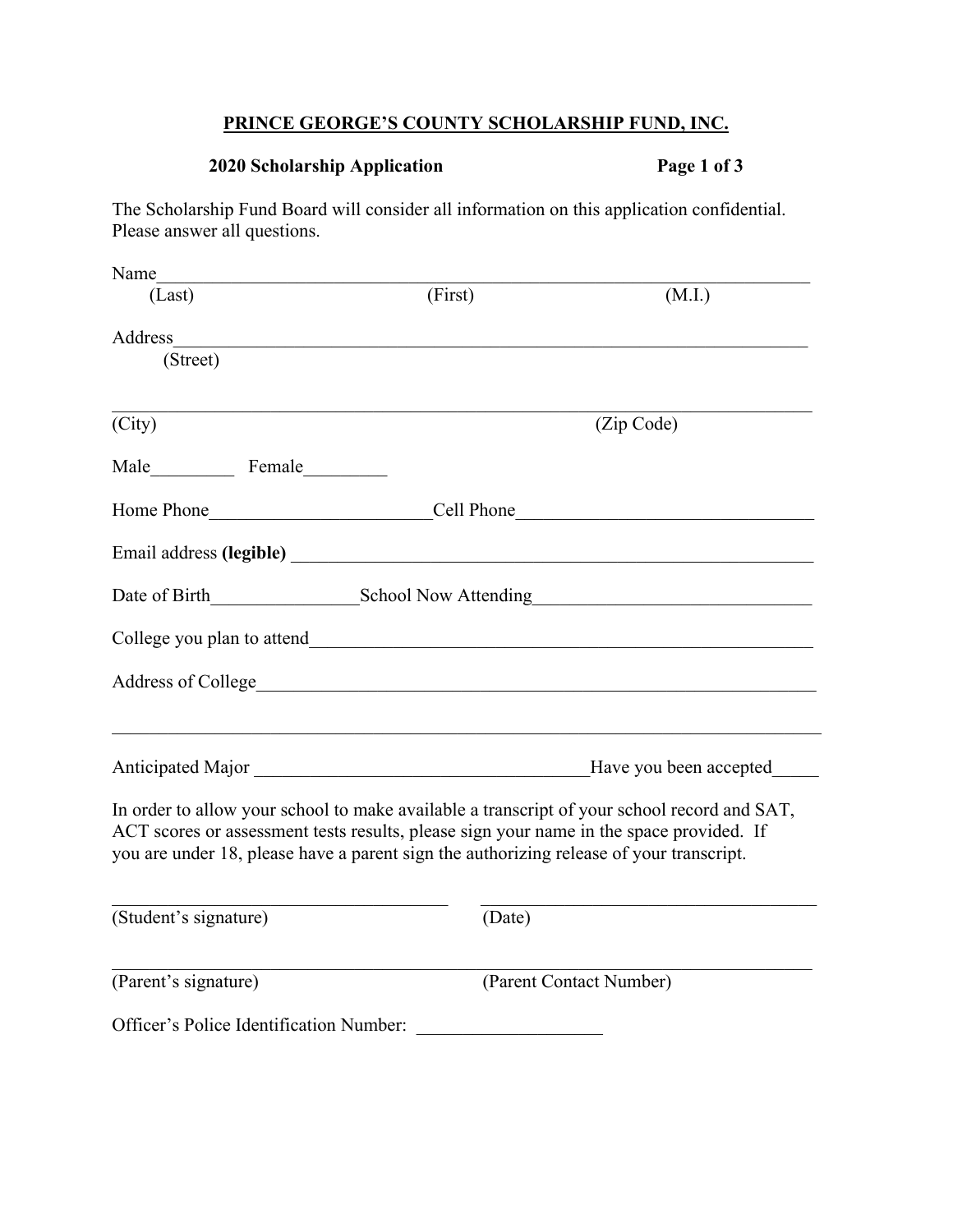#### **PRINCE GEORGE'S COUNTY SCHOLARSHIP FUND, INC.**

#### **2020 Scholarship Application Page 2 of 3**

List your extracurricular activities in school, church, or synagogue, and community; hobbies; part-time work during the past three years. Include clubs and offices held. (use additional sheet.)

List special honors or achievements in school or outside activities during the past three years. (use additional sheet.)

This space is for comments or additional information from your parents, which might help the Scholarship Board in making its selection. (use additional sheet).

What are your future goals and how have you prepared yourself to fulfill these goals? (at least 100 words; use additional sheet).